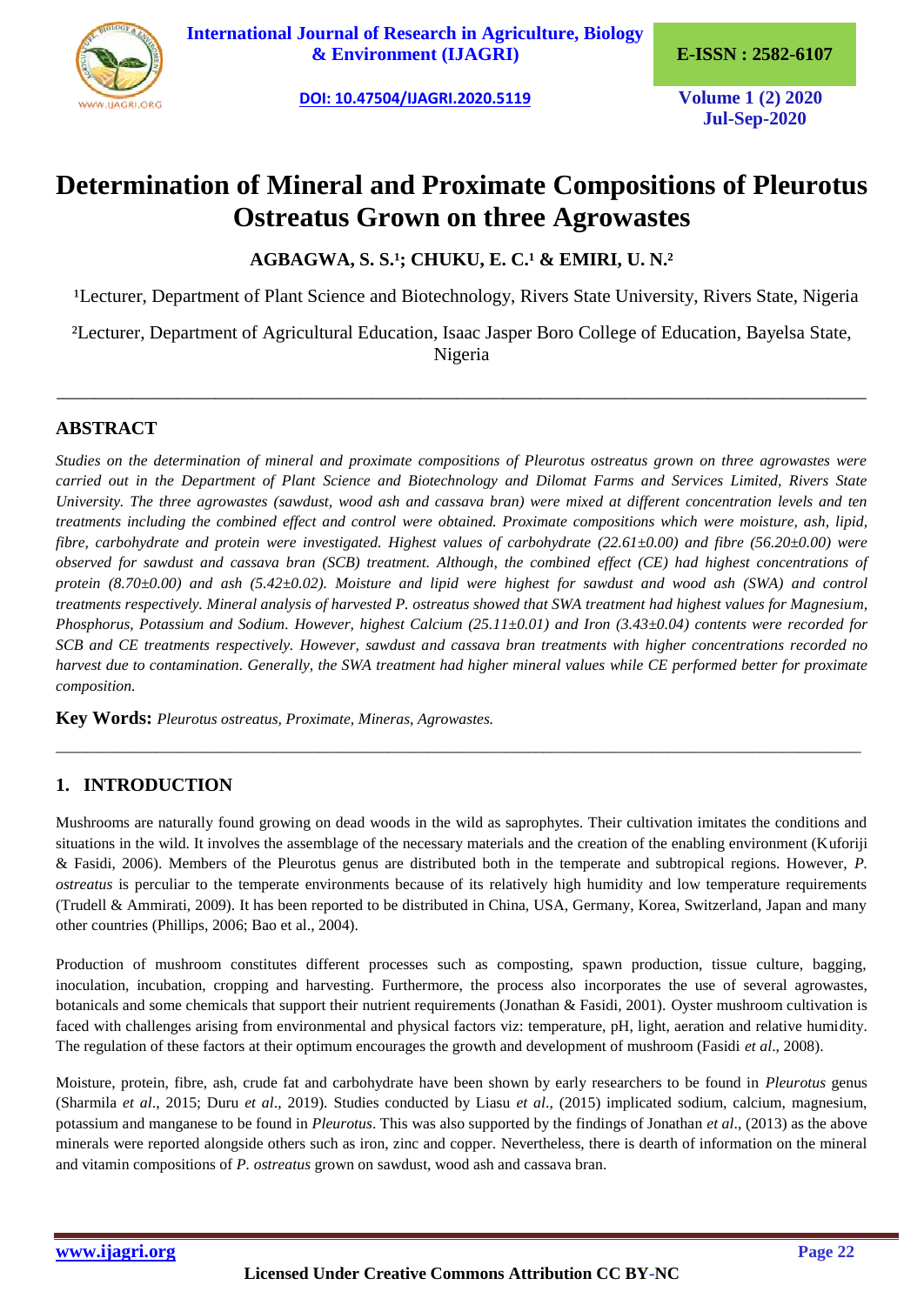# **2. MATERIALS AND METHODS**

## **2.1 Sample Collection**

Cassava peels were collected from Omagwa community in Ikwerre Local Government Area, Rivers state. The peels were dried for one month and immediately ground into powder for further use. Sawdust and *Rhizophora racemosa* wood were both obtained from Timber market Mile II Diobu in Rivers State. *R. racemosa* woods were later burnt to collect the ash. Healthy spawns of *Pleurotus ostreatus* were bought from Dilomat Farms and Services Limited, Rivers State University for the study. The above materials were all conveyed to the experimental site at Dilomat farms.

## **2.2 Substrate Compositions**

The materials used for the cultivation were cassava bran, wood ash and sawdust and were subjected to various mixtures leading to their respective compositions for the experiment. Three concentrations of cassava bran (100, 150 and 200g) and wood ash (0.30, 0.60 and 1.0g) were varied against a constant quantity of sawdust (1000g). Combined and control treatments were also set up. A total of ten treatments were used for the cultivation of *P. ostreatus*:

Sawdust and wood ash (SWA): SWA1, SWA2, SWA3

Sawdust and cassava bran (SCB): SCB1, SCB2, SCB3

Combined effect (CE): CE1, CE2, CE3

Control (C)

The numbers attached to the abbreviated formulation indicate the concentration levels of wood ash and cassava bran in an increasing order.

### **2.3 Cultivation Studies**

The cultivation methods of Chinda & Chinda,  $(2009)$  were adopted for this research. The different substrate compositions were composted for 40days. At the end of composting, the substrates were immediately bagged and sterilized through pasteurization at  $100\text{°C}$  for 6hours. After the sterilized bags cooled, they were inoculated with 74.99±21.66g of spawn and incubated at room temperature ( $25\pm3^{\circ}$ C) for 38days. Fully colonized bags were immediately cropped and watered for 3days. Fruiting bodies were later harvested and subjected to various studies.

### **2.4 Nutrient Composition Studies**

The determination of proximate and mineral contents of harvested *P. ostreatus* mushroom from the various substrate composition were done using the methods earlier described by AOAC, (2005) and (1990). Data obtained were all subjected to statistical analysis.

## **3. RESULTS**

| Sub.<br>Comp. | <b>Moisture</b>               | Ash                          | Lipid                        | <b>Fibre</b>                  | <b>CHO</b>                   | <b>Protein</b>               |
|---------------|-------------------------------|------------------------------|------------------------------|-------------------------------|------------------------------|------------------------------|
| $\mathbf C$   | $85.51 \pm 0.01$ <sup>f</sup> | $1.04 \pm 0.00^{ab}$         | 5.22 $\pm$ 0.03 $\mathrm{g}$ | $0.93 \pm 0.01$ <sup>a</sup>  | $4.04 \pm 0.06$ <sup>a</sup> | $3.37 \pm 0.17$ °            |
| CE1           | $61.52 \pm 0.0^{\circ}$       | 5.21 $\pm$ 0.01 $\degree$    | $1.50\pm0.00^{\mathrm{b}}$   | $14.53 \pm 0.04$ <sup>c</sup> | 9.11 $\pm$ 0.01 <sup>b</sup> | $8.22 \pm 0.02$ <sup>g</sup> |
| CE2           | $62.52 \pm 0.02$ <sup>d</sup> | 5.32 $\pm$ 0.02 <sup>d</sup> | $1.56 \pm 0.02$ <sup>c</sup> | $15.23 \pm 0.04$ <sup>d</sup> | $10.03 \pm 0.04^b$           | $5.44 \pm 0.01$ <sup>f</sup> |
| CE3           | 60.61 $\pm$ 0.01 <sup>b</sup> | $5.42 \pm 0.02$ <sup>e</sup> | $1.61 \pm 0.01$ c            | $14.24 \pm 0.05^{\mathrm{b}}$ | $9.52 \pm 0.02^{\mathrm{b}}$ | $8.70 \pm 0.00^{\mathrm{h}}$ |

**Table 1: Effect of different substrate compositions on the proximate composition of** *P. ostreatus* **(%)**

**[www.ijasre.net](http://www.ijasre.net/) Page 23**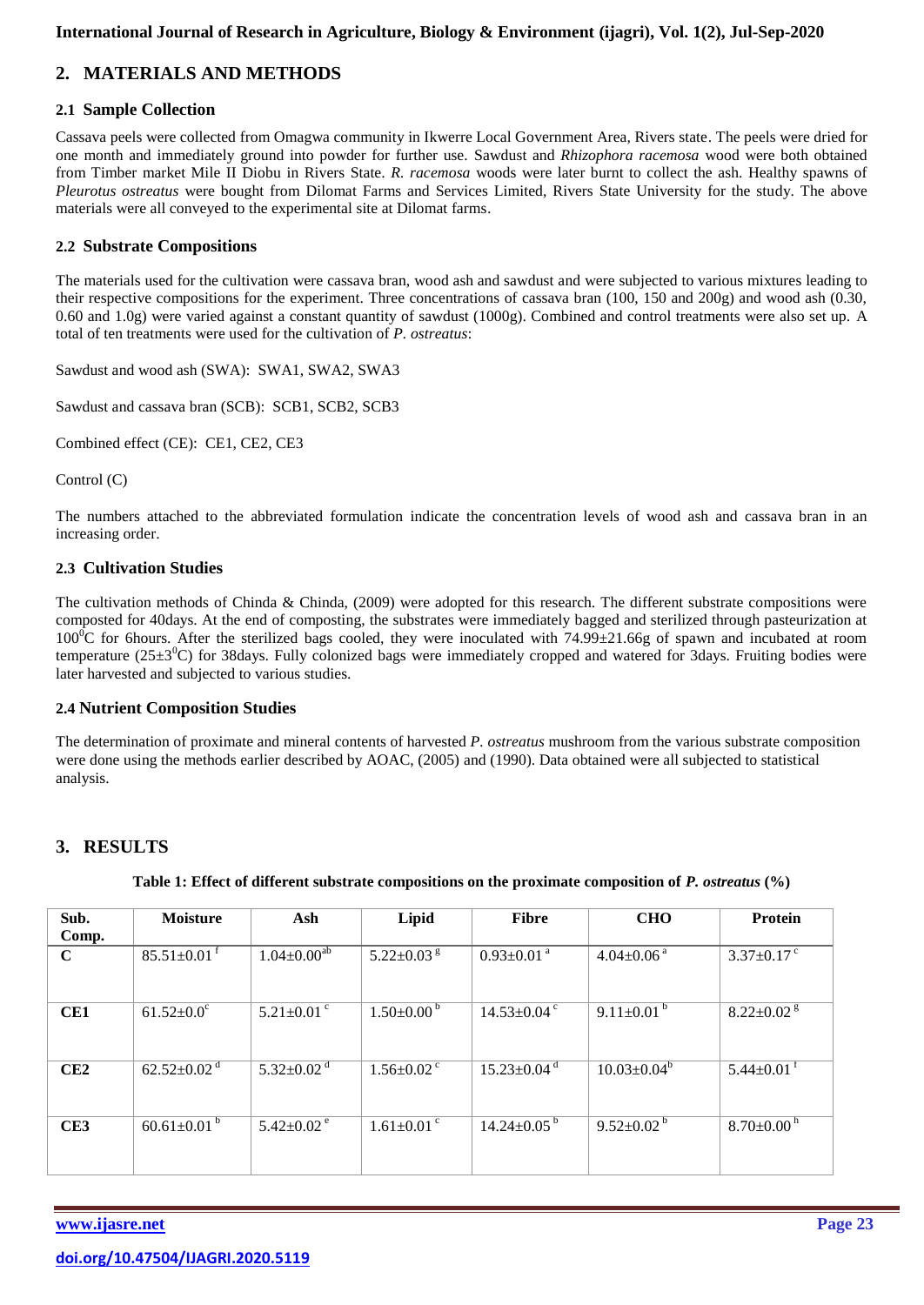| SCB1             | $10.22 \pm 0.03$ <sup>a</sup> | $5.23 \pm 0.04$ <sup>c</sup> | $0.57 \pm 0.02$ <sup>a</sup> | $56.20 \pm 0.00$ <sup>e</sup>  | $22.61 \pm 0.00$ <sup>c</sup> | $5.24 \pm 0.01$ <sup>e</sup> |
|------------------|-------------------------------|------------------------------|------------------------------|--------------------------------|-------------------------------|------------------------------|
|                  |                               |                              |                              |                                |                               |                              |
|                  |                               |                              |                              |                                |                               |                              |
|                  |                               |                              |                              |                                |                               |                              |
| SCB <sub>2</sub> |                               |                              |                              |                                |                               |                              |
|                  |                               |                              |                              |                                |                               |                              |
|                  |                               |                              |                              |                                |                               |                              |
|                  |                               |                              |                              |                                |                               |                              |
|                  |                               |                              |                              |                                |                               |                              |
| SCB <sub>3</sub> |                               |                              |                              |                                |                               |                              |
|                  |                               |                              |                              |                                |                               |                              |
|                  |                               |                              |                              |                                |                               |                              |
|                  |                               |                              |                              |                                |                               |                              |
| SWA1             | $84.64 \pm 0.06$ <sup>e</sup> | $1.06 \pm 0.01^{b}$          | $5.11 \pm 0.01$ <sup>T</sup> | $0.87 \pm 0.00$ <sup>a</sup>   | $4.12 \pm 0.03$ <sup>a</sup>  | $4.26 \pm 0.01^{b}$          |
|                  |                               |                              |                              |                                |                               |                              |
|                  |                               |                              |                              |                                |                               |                              |
|                  |                               |                              |                              |                                |                               |                              |
| SWA2             | $86.51 \pm 0.02$ <sup>g</sup> | $1.01 \pm 0.02^{ab}$         | $5.02 \pm 0.03$ <sup>e</sup> | $0.86 \pm 0.02$ <sup>a</sup>   | $3.81 \pm 0.02$ <sup>a</sup>  | $2.86 \pm 0.01$ <sup>d</sup> |
|                  |                               |                              |                              |                                |                               |                              |
|                  |                               |                              |                              |                                |                               |                              |
|                  |                               |                              |                              |                                |                               |                              |
|                  |                               |                              |                              |                                |                               |                              |
| SWA3             | $87.03 \pm 0.04^{\mathrm{h}}$ | $1.00 \pm 0.00$ <sup>a</sup> | 4.91 $\pm$ 0.02 <sup>d</sup> | $0.86 \pm 0.00^{\overline{a}}$ | $18.83 \pm 21.17^{bc}$        | $2.43 \pm 0.01$ <sup>a</sup> |
|                  |                               |                              |                              |                                |                               |                              |
|                  |                               |                              |                              |                                |                               |                              |
|                  |                               |                              |                              |                                |                               |                              |

\*Means with the same superscript across the column are not significantly different ( $p \le 0.05$ )

- = no harvest, Sub. Comp.=Substrate compositions and CHO= Carbohydrate

|                  | Ca                            | Fe                           |                               | ${\bf P}$                     | $\mathbf K$                   | <b>Na</b>                      |
|------------------|-------------------------------|------------------------------|-------------------------------|-------------------------------|-------------------------------|--------------------------------|
| Sub.             |                               |                              | Mg                            |                               |                               |                                |
| Comp.            |                               |                              |                               |                               |                               |                                |
| $\mathbf C$      | $20.50 \pm 0.00^e$            | $2.51 \pm 0.02$ <sup>c</sup> | $11.21 \pm 0.02^e$            | $19.52 \pm 0.02$ <sup>e</sup> | $18.63 \pm 0.04$ <sup>e</sup> | $21.22 \pm 0.02^{\mathrm{b}}$  |
|                  |                               |                              |                               |                               |                               |                                |
|                  | $15.00 \pm 0.00^{\mathrm{a}}$ | $3.33 \pm 0.04$ <sup>g</sup> | $10.41 \pm 0.02$ <sup>c</sup> | $11.62 \pm 0.02^{b}$          | $13.80 \pm 0.00$ <sup>c</sup> | $14.52 \pm 0.03^{b}$           |
| CE1              |                               |                              |                               |                               |                               |                                |
|                  |                               |                              |                               |                               |                               |                                |
| CE2              | $15.51 \pm 0.02^{b}$          | $3.22 \pm 0.02$ <sup>f</sup> | $10.20 \pm 0.00^b$            | $11.43 \pm 0.04$ <sup>a</sup> | $13.61 \pm 0.01^{b}$          | $14.11 \pm 0.02^{b}$           |
|                  |                               |                              |                               |                               |                               |                                |
|                  |                               |                              |                               |                               |                               |                                |
| CE3              | $16.01 \pm 0.01$ <sup>c</sup> | $3.43 \pm 0.04^h$            | $10.82 \pm 0.03$ <sup>d</sup> | $11.81 \pm 0.01$ <sup>c</sup> | $14.03 \pm 0.04$ <sup>d</sup> | $14.10 \pm 0.00^{\mathrm{b}}$  |
|                  |                               |                              |                               |                               |                               |                                |
|                  |                               |                              |                               |                               |                               |                                |
| SCB1             | $25.11 \pm 0.01$ <sup>h</sup> | $2.12 \pm 0.03^a$            | $3.01 \pm 0.02$ <sup>a</sup>  | $13.51 \pm 0.01$ <sup>d</sup> | $12.02 \pm 0.03$ <sup>a</sup> | $1.02 \pm 0.03$ <sup>a</sup>   |
|                  |                               |                              |                               |                               |                               |                                |
|                  |                               |                              |                               |                               |                               |                                |
| SCB <sub>2</sub> |                               |                              |                               |                               | $\overline{\phantom{a}}$      |                                |
|                  |                               |                              |                               |                               |                               |                                |
|                  |                               |                              |                               |                               |                               |                                |
| SCB <sub>3</sub> |                               |                              |                               |                               |                               |                                |
|                  |                               |                              |                               |                               |                               |                                |
|                  |                               |                              |                               |                               |                               |                                |
| SWA1             | $21.21 \pm 0.02$ <sup>f</sup> | $3.02 \pm 0.02^e$            | $11.42 \pm 0.03$ <sup>t</sup> | $19.60 \pm 0.00$ <sup>f</sup> | $18.70 \pm 0.00$ <sup>f</sup> | $14.01 \pm 16.28$ <sup>b</sup> |
|                  |                               |                              |                               |                               |                               |                                |
|                  |                               |                              |                               |                               |                               |                                |
| SWA2             | $20.12 \pm 0.03$ <sup>d</sup> | $2.41 \pm 0.00^{b}$          | $11.42 \pm 0.02$ <sup>f</sup> | $19.60 \pm 0.00$ <sup>f</sup> | $18.80\pm0.00$ <sup>g</sup>   | $22.10 \pm 0.00^{\mathrm{b}}$  |
|                  |                               |                              |                               |                               |                               |                                |
| SWA3             | $22.13 \pm 0.04$ <sup>g</sup> | $2.81 \pm 0.02$ <sup>d</sup> | $11.64 \pm 0.05$ <sup>g</sup> | $20.02 \pm 0.03$ <sup>g</sup> | $19.51 \pm 0.02$ <sup>h</sup> | $22.61 \pm 0.01^{b}$           |
|                  |                               |                              |                               |                               |                               |                                |
|                  |                               |                              |                               |                               |                               |                                |

\*Means with the same superscript across the column are not significantly different  $(p \le 0.05)$ 

- = no harvest and Sub. Comp.=Substrate compositions

www.ijasre.net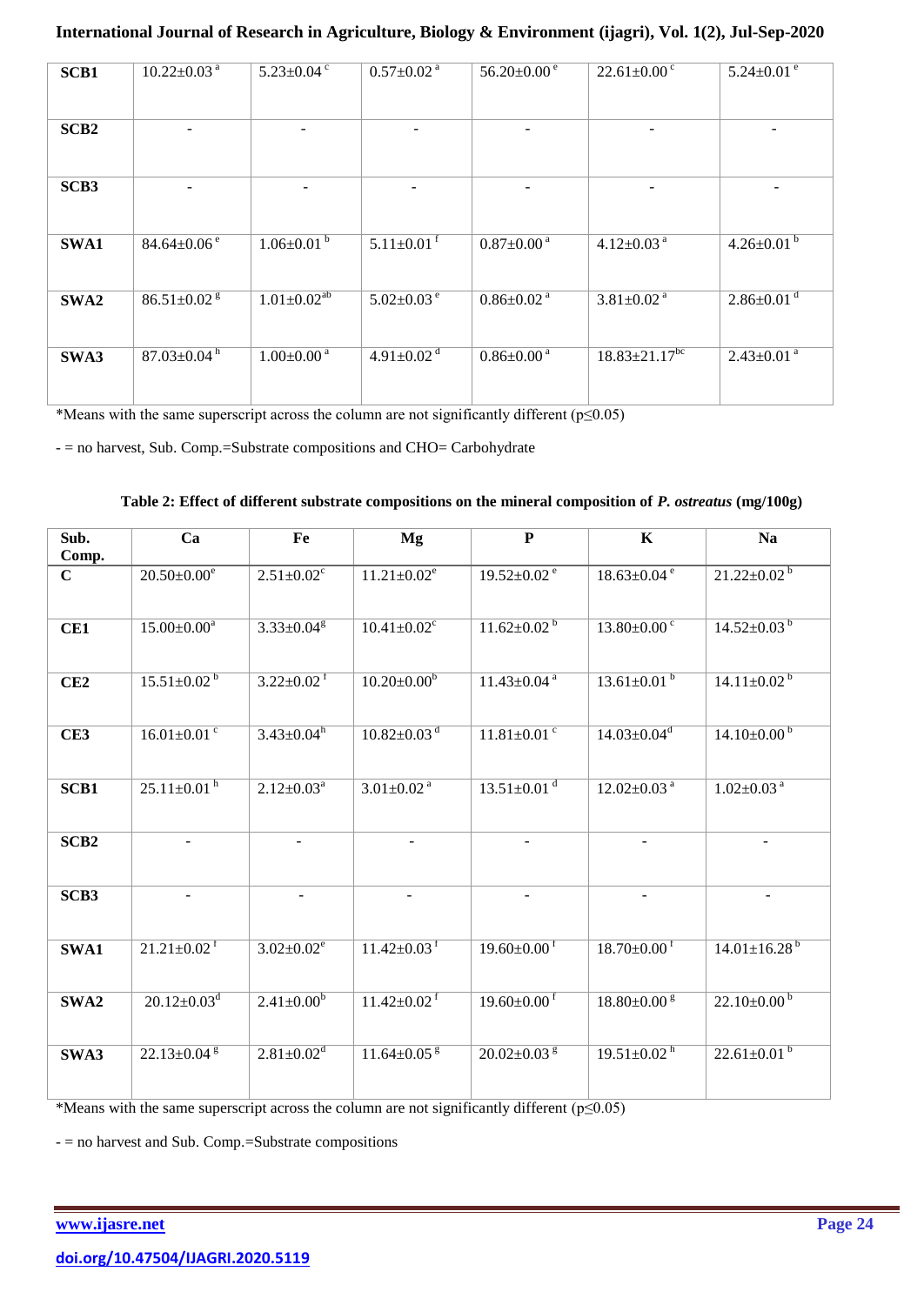Result of the effect of substrate compositions on the proximate composition of cultivated *P. ostreatus* as shown in Table 1, revealed the presence of moisture, ash, lipid, carbohydrate and protein in all the substrates formulated for the cultivation of *P. ostreatus*. However, highest values of 87.03±0.04, 5.42±0.02, 5.22±003, 56.20±0.00, 22.61±0.00 and 8.70±0.00 were recorded for SWA3, CE3, C, SCB1, SCB1 and CE3 for the proximate compositions respectively. Also, lowest proximate values (10.22±0.03, 1.00±0.00, 0.57±0.02, 0.86±0.02, 3.81±0.02 and 2.43±0.01) were recorded for SCB1, SWA3, SCB1, SWA2&3, SWA2 and SWA3 for the assessed parameters respectively. Treatments SCB2 and SCB3 did not record any fruit in this experiment.

The effect of different substrate compositions on the mineral composition of *P. ostreatus* presented in Table 2, showed the availability of calcium, iron, magnesium, phosphorus, potassium and sodium. It was also observed that the highest values  $(25.11\pm0.01, 3.43\pm0.04, 11.64\pm0.05, 20.02\pm0.03, 19.51\pm0.02$  and  $22.61\pm0.01$ ) were recorded for SCB1, CE3, SWA3, SWA3, SWA3 and SWA3 for the above outlined mineral parameters respectively, while the lowest concentrations (15.00±0.00, 2.12±0.03, 3.01±0.02, 11.43±0.04, 12.02±0.03 and 1.02±0.03) were recorded for CE1, SCB1, SCB1, CE2, SCB1 and SCB1 for the minerals respectively. There were no results for treatments SCB2 and SCB3 because of microbial contaminations.

## **4. DISCUSSION**

The proximate result of cultivated *P. ostreatus* subjected to ANOVA test has shown that there is significant difference in the effect of different substrate compositions for moisture, ash, lipid, fibre, carbohydrate and protein in the cultivated *P. ostreatus* at p≤0.05. Nevertheless, the combined effect (CE) recorded higher values than the other treatments. More so, the high carbohydrate increase in SCB1 in this study could be related to the great availability of carbohydrate in the cassava bran substrates used for the cultivation of *P. ostreatus*.

The results of this study are lower than those reported by Ahmed *et al*., (2016) for *P. ostreatus* cultivated on sawdust supplemented with wheat bran and lime. However, the result of the current study agrees with that of Iqbal *et al*., (2016) as they researched on the cultivation of *P. florida* on wheat, rice, sugarcane, maize and sorghum substrates. Familoni *et al*., (2018) reported lower moisture content and higher values of every other parameter assessed in this study for *Pleurotus* species cultivated on different plant wood dusts. The present study further agrees with the result presented by Duru *et al*., (2019) for *P. ostreatus*. This was also supported by the findings of Sharmila *et al*., (2015).

Nwoko *et al*., (2017) reported higher values of protein and carbohydrate than those found in this study, although lower values were reported for the other parameters in this study. Ovetayo & Ariyo, (2013) reported lower values for moisture, ash, fibre and lipid for *P. ostreatus* compared to those found in this study. However, higher values of carbohydrate and protein were also recorded compared to their equivalents in this study. Similar condition was reported by Chirinang & Intarapichet, (2009) for *P. ostreatus*.

The carbohydrate and protein values reported for *P. pulmonarius* by Islam *et al*., (2017) are higher than those found in this study. Notwithstanding, Adebola *et al*., (2018) reported lower proximate values for *P. ostreatus* cultivated on different sawdust substrate.

The importance of these parameters cannot be overlooked in the day to day activities of man as they support in the provision of energy (carbohydrate and lipid), amino acid (protein) and reduction of cholesterol (fibre) (Campos-Vega *et al*., 2010; Marten *et al*., 2017).

The present study also showed that there is significant difference in the effect of different substrate compositions on calcium, iron, magnesium, phosphorus, potassium and sodium in the cultivated *P. ostreatus* at p≤0.05. Generally, SWA treatment performed better in terms of mineral composition than any other treatment. The increased mineral values in this study could be associated with the high contents of these same minerals in the agrowastes used in the study.

The mineral compositions in this current study were higher than those reported by Ahmed *et al*., (2016) for several species of *Pleurotus* including *P. ostreatus*. Iqbal *et al*., (2016) also reported lower mineral values for *P. florida* compared to those recorded in this study. Jonathan *et al*., (2013) further reported similar lower values for all the mineral parameters assessed in this study for *P. pulmonarius* cultivated on various agrowastes excluding wood ash and cassava bran.

However, the mineral composition of this current study is in line with those reported by Adebayo *et al*., (2014b) for *P. ostreatus*. The study of Duru *et al*., (2019) implicated higher contents of calcium for *P. ostreatus* than its equivalent in this study. However, other mineral parameters assessed in this study are higher than those they reported. In addition, Nwoko *et al*., (2017) reported lower values of *P. pulmonarius* than those recorded in this study. Oyetayo & Ariyo, (2013) reported lower values of mineral for *P. ostreatus* than those found in this study.

Mineral elements have been revealed by several authors and literatures to assist and support physiological, biochemical and metabolic processes. More so, calcium aids strong bone and iron a very important content of the blood system (Piska *et al*., 2017; Idu & Onyibe, 2007).

**[www.ijasre.net](http://www.ijasre.net/) Page 25**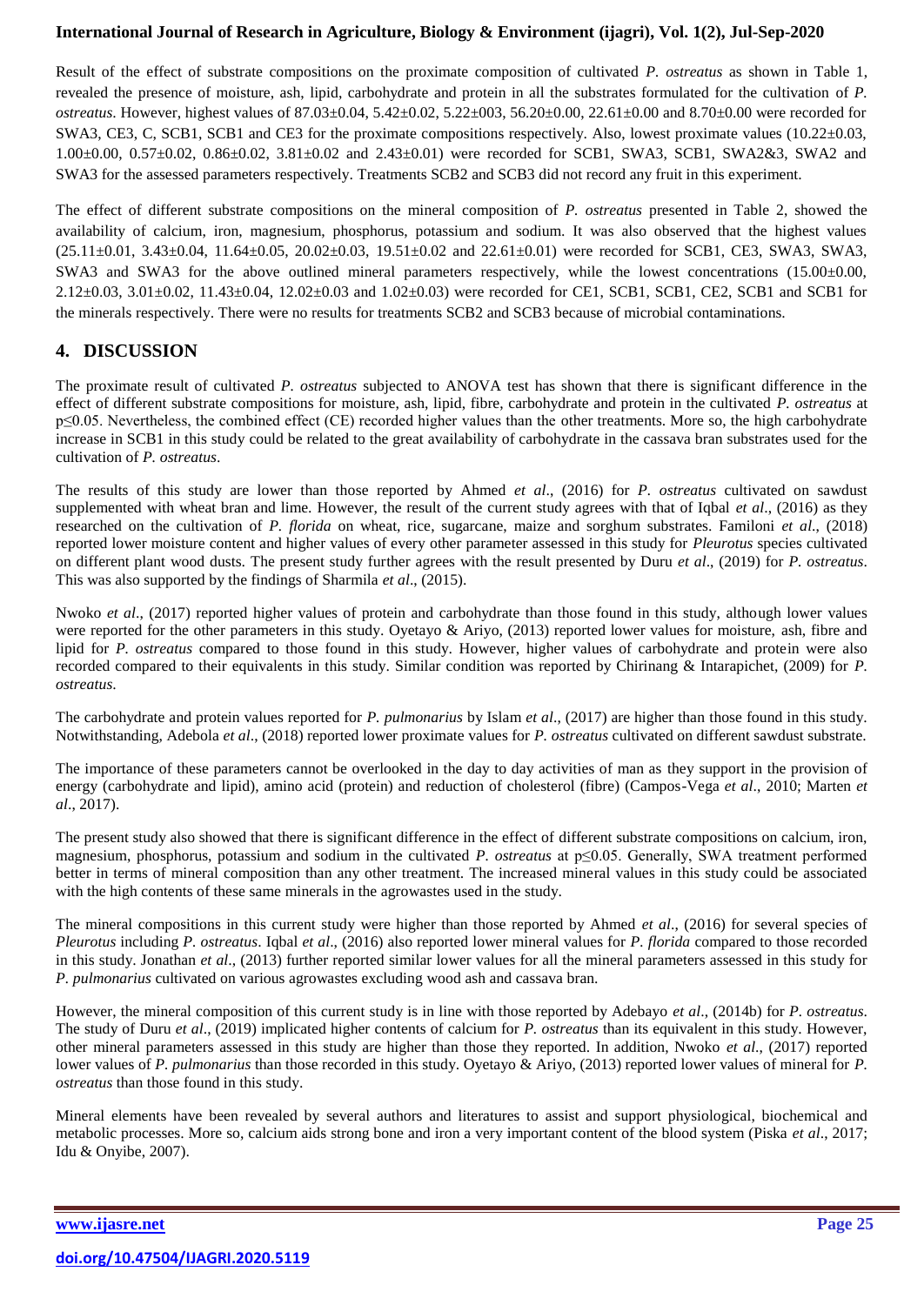## **5. CONCLUSION**

The various agrowastes employed in this study influenced the mineral and proximate compositions of cultivated *P. ostreatus*. Sawdust and wood ash treatments had more mineral contents whereas highest values for proximate composition were observed for the combined effect treatment.

#### **REFRENCES**

- Adebola, M. O., Yusuf, S., Bello, T. S., & Kalesanwo, A. O. (2018). Effects of different plant sawdust substrates on the cultivation of *Plerotus ostreatus*. *Niger J. Mycol*., 10:116-128.
- Ahmed, M., Abdullah, N., & Nuruddin, M. M. (2016). Yield and nutritional composition of oyster mushrooms: An alternative nutritional source for rural people. *Sains Malaysiana*, 45(11): 1609-1615.
- AOAC, (1990). Official methods of analysis of AOAC international.  $15<sup>th</sup>$  edition. Association of official analytical chemists, Washington, D.C., USA.
- AOAC, (2005). Official methods of analysis of AOAC international.  $18<sup>th</sup>$  edition. Association of official analytical chemists, Washington, D.C., USA.
- Bao, D., Kinugasa, S., & Kitamoto, Y. (2004). The biological species of oyster mushrooms (*Pleurotus spp*) from Asia based on mating compatibility test. *J. Wood Sci*., 50: 162-168.
- Campos-Vega, R., Loarca-Pina, G., & Oomah, B. D. (2010). Minor components of pulses and their potential impact on human health. *Food Res. Int*., 43:461-482.
- Chinda, M. M., & Chinda, F. (2007). *Mushroom cultivation for health and wealth*. Image and Media Associates Ltd., pp104.
- Chirinang, P., & Intarapichet, K. (2009). Amino acids and antioxidant properties of the oyster mushrooms, *Pleurotus ostreatus* and *P. sajor-caju*. *Science Asia*, 35: 326-331.
- Duru, M., Eboagwu, I., Kalu, W., & Odika, P. (2019). Nutritional, anti-nutritional and biochemical studies on the oyster mushroom, *Pleurotus ostreatus*. *E. C. Nutrition*, 14(1): 36-59.
- Familoni, T. V., Ogidi, C. O., Akinyele, B. J., & Onifade, A. K. (2018). Evaluation of yield, biological efficiency and proximate composition of *Pleurotus* species cultivated on different wood dusts. *Czech Mycology*, 70(1):33-45.
- Fasidi, I. O., Kadiri, M., Jonathan, S. G., Adenipekun, C. O., & Kuforiji O. O. (2008). *Cultivtaion of edible tropical mushrooms*. Ibadan University Press, pp77.
- Idu, M., & Onyibe, H. I. (2007). Medicinal plants of Edo State, Nigeria. *Research J. of Med. Plants*, 1:32-41.
- Iqbal, B., Khan, H., Khan, I., Shan, B., Naeem, A., Ullah, W., Khan, N., Adnan, M., Shah, S. R. A., Junaid, K., Ahmed, N., & Iqbal, M. (2016). Substrates evaluation for the quality, production and growth of oyster mushroom (*Pleurotus florida* Cetto). *J. of Entomology and Zoology Studies*, 4(3): 98-107.
- Islam, T., Zakaria, Z., Hamidin, N., & Ishak, M. A. (2017). Analysis of major nutritional components of *Pleurotus pulmonarius* during cultivation in different indoor environmental conditions on sawdust. *Turkish J. of Agric. Food Sci. & Technol*., 5(3): 239-246.
- Jonathan, S. G., Nwokolo, V. M., & Ekpo, E. N. (2013). Yield performance of *Pleurotus pulmonarius* (Freis) Quelet, cultivated on different agro-forest wastes in Nigeria. *World Rural Observations*, 5(1): 22-30.
- Jonathan, S. G., & Fasidi, I. O. (2001). Effect of carbon, nitrogen and mineral sources on growth of *Psathyerella afroumbonata* (Pegler), a Nigerian mushroom. *Food Chem*., 72: 479-483.
- Kuforiji, O. O., & Fasidi, I. O. (2006). Vegetative growth requirements of *V. volvacea*, a Nigerian mushroom. *J. Appl. Sci*., 9(2): 6309-6315.
- Liasu, M. O., Adeeyo, A. O., Olaosun, O., & Oyedokun, R. O. (2015). *Pleurotus pulmonarius* cultivation on amended palm press fibre waste. *Afri. J. of Biotech*., 14(19): 1624-1631.
- Marten, L. G., Nilsen, M. M., & Provan, F. (2017). Pea hulfibre: Novel and sustainable fibre with important health and fractional properties. *E. C. Nutrition*, 10(4):139-148.

**[www.ijasre.net](http://www.ijasre.net/) Page 26**